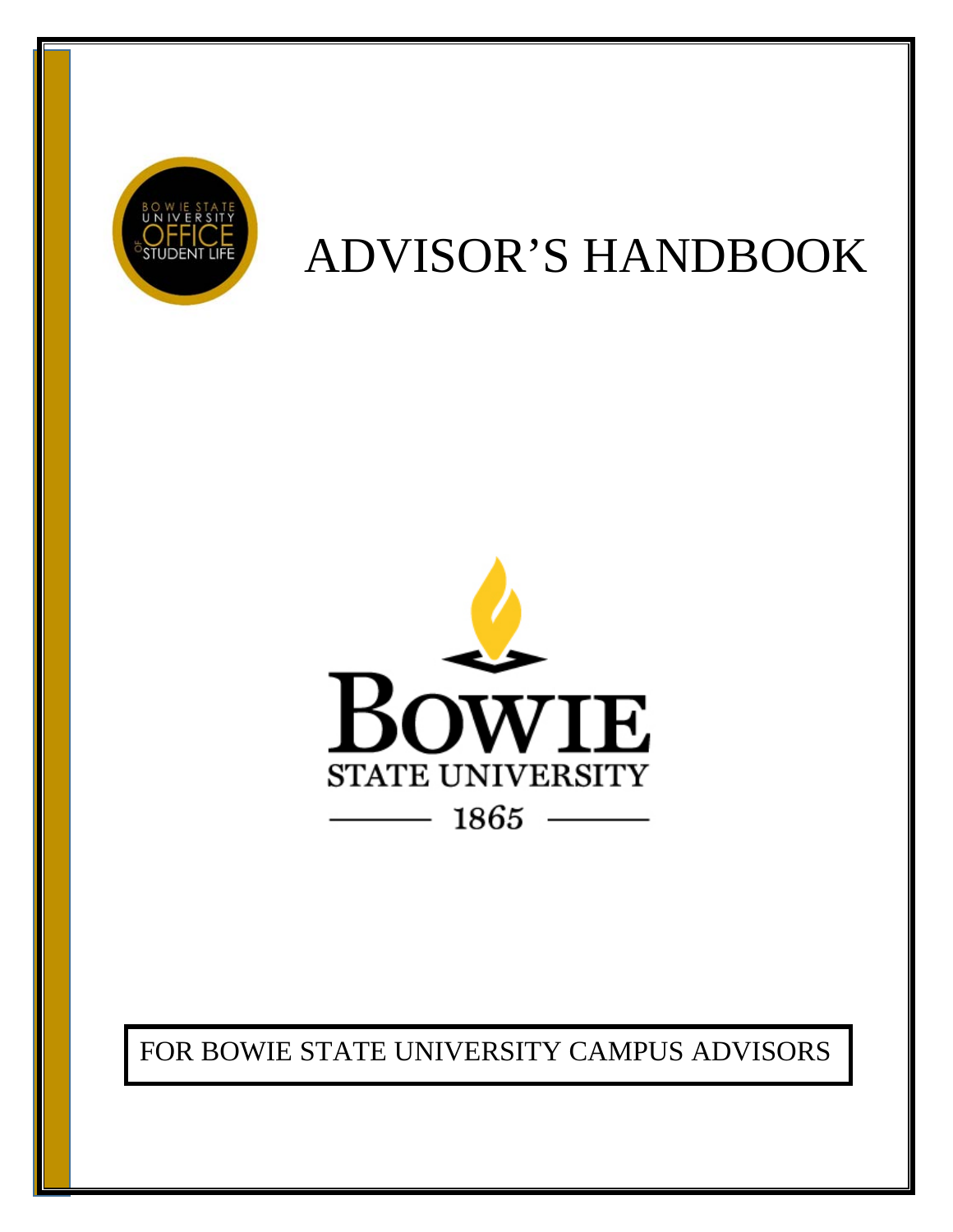Dear Student Organization Advisor:

Thank you for donating your time and assuming the role of advisor of a student organization at Bowie State University. Although the Student Government Association strongly supports these clubs, the real backbone to them is you; their advisor. In fact, the position of advisor is not just another job it is an honor.

Members of the faculty and staff are selected for these positions based on respect, trust, and the belief that you will serve the student organizations well. By asking you to take on the role of advisor, these students are acknowledging your ability to be a positive influence in their lives, as well as recognizing your capacity to serve as a role model, mentor and a person who is committed to helping them grow as leaders.

Although it is an honor to be asked to serve as an advisor, it is also important that you understand the additional demands that will be placed upon your time and energy. Your role will be multifaceted and your participation will help prepare our students to achieve career goals as they learn to balance their co-curricular involvement with their academic pursuits.

This handbook, outlines the advisor roles and responsibilities, policies and procedures established by the Office of Student Life, and techniques to enhance your effectiveness as an advisor.

I thank you for your dedication to Bowie State University and am confident that you will provide our students with proper guidance while leading them through a successful year. You are truly living out the mission of Bowie State University by volunteering your time and expertise. Good luck on a successful academic year!

Sincerely,

The Office of Student Life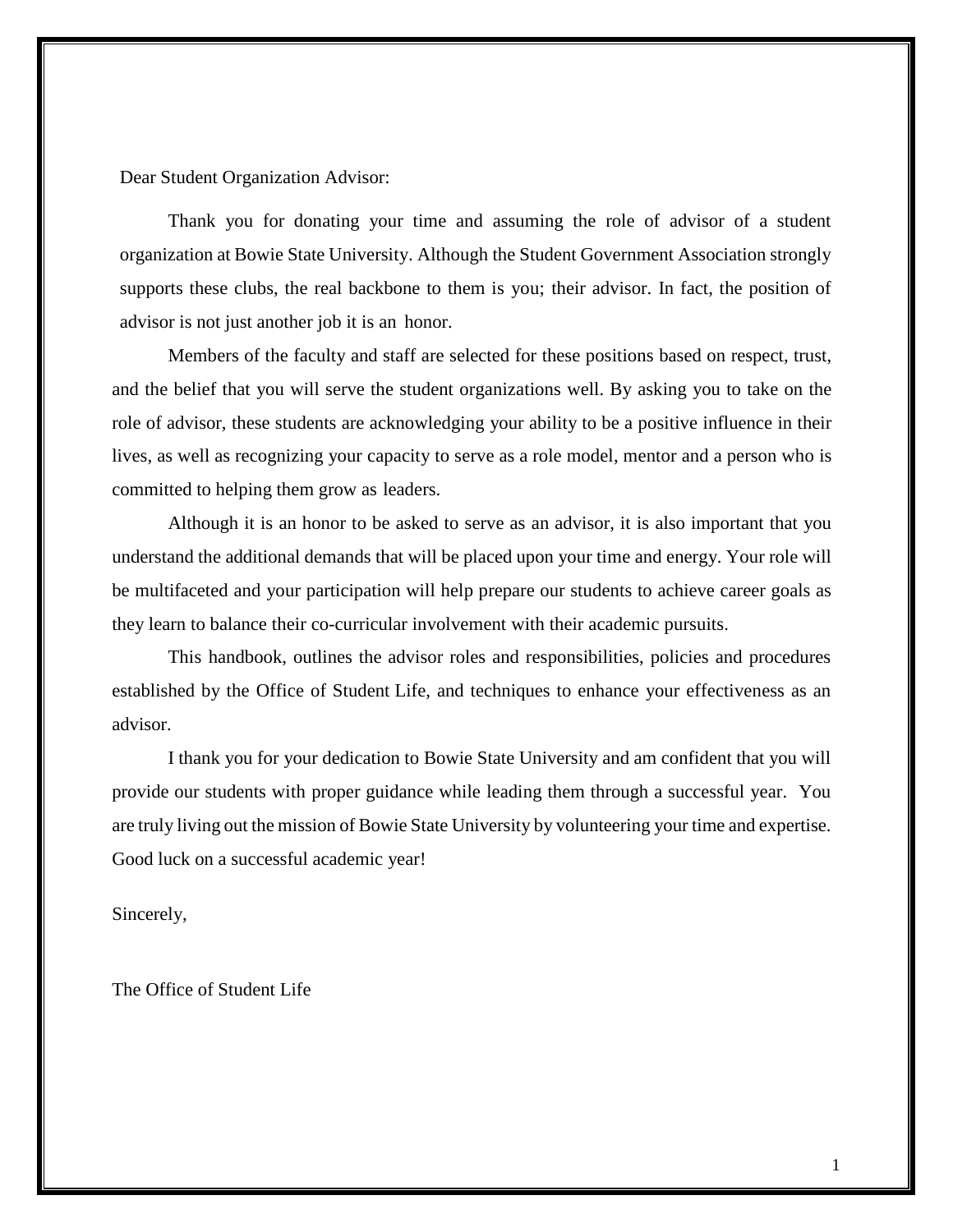Part One

# Advisor's Role and Responsibilities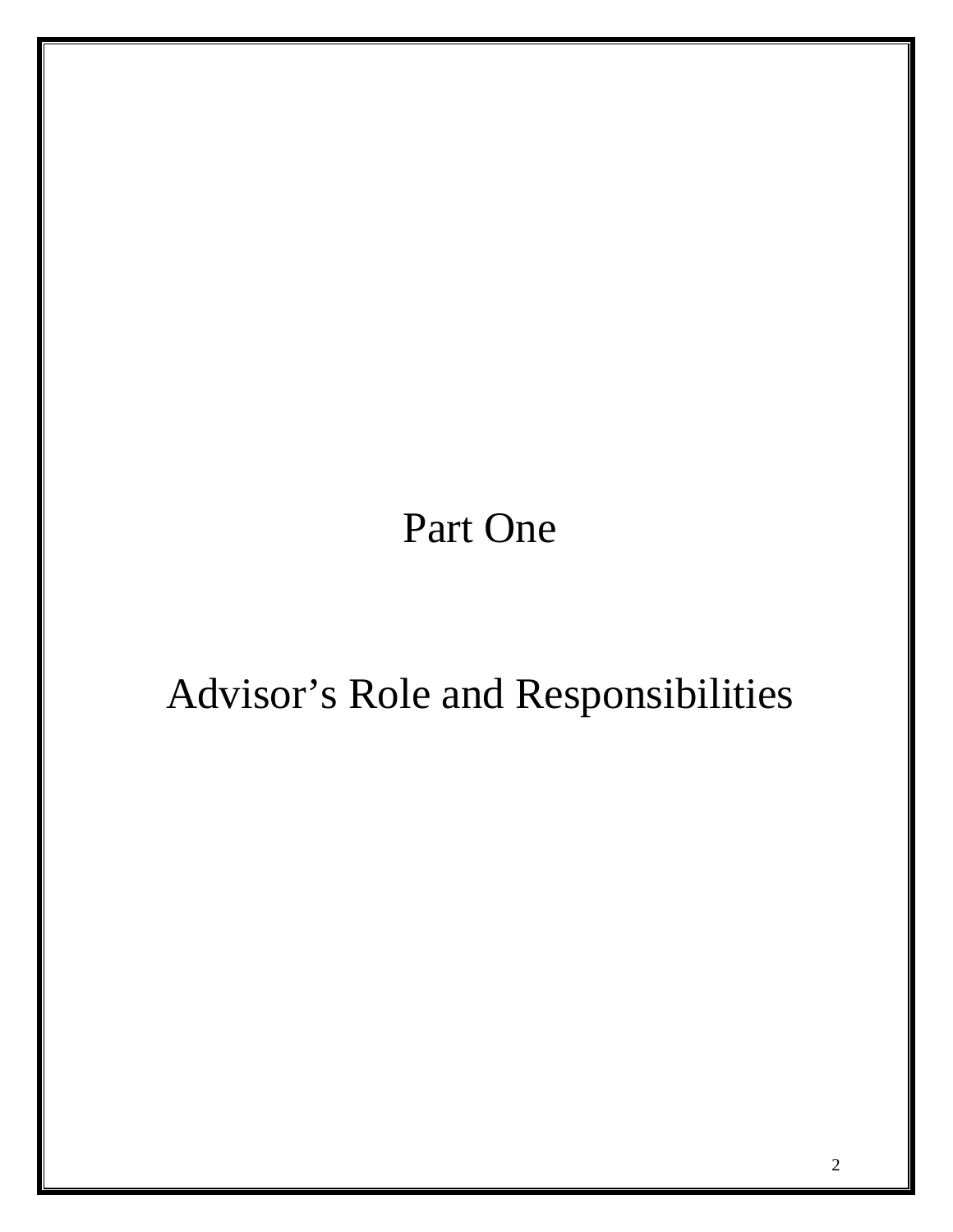The advisor is an integral part of every student organization. As a member of the faculty/staff of the university, the primary functions of the advisor are to actively advise, to counsel and to serve as a resource person. By asking appropriate questions or making insightful, informed suggestions, the advisor will assist in the personal development of students while aiding in the growth of the organization. The advisor should encourage mature thinking and responsible action that will strengthen the organization while contributing to the quality of the campus community.

It is difficult to define the specific role of an advisor to a student organization because the role can be structured in a variety of ways. The pattern of teamwork between an advisor and the organization must be tailored to the personalities and needs of those involved. This handbook was designed to provide some guidance in developing such a relationship.

## **Being the Best BSU Advisor Involves**

**Justifying** - Justify your time, commitment and efforts, as well as those of your students. If you show them that you believe in what they are trying to accomplish and help them, they will see that their efforts are worthwhile.

**An open mind** - Always have an open mind. It will make your job and the job of the student leaders who look to you for direction a lot easier.

**Support** - Advisors who provide a warm and supportive atmosphere find that students are much more willing to be supportive to others and to you. Creating support systems within the organization will invite others to join and become part of the team.

**Evaluation** - Communication is the key to any group. Advisors should take the time to provide feedback. This will help to facilitate the sharing of ideas and solutions to problems.

**Realizing potential** - Every student and advisor can achieve the goals they set forth for the organization. Sometimes the advisor will need to help students in these endeavors, and sometimes the students may be able to do it alone. Strive to assist students achieve their potential, as well as, reach the organizations' potential. Sometimes a word from the advisor is all the student needs to inspire them to go the extra mile.

**Giving help** - Every student and advisor can achieve great things, but sometimes we could all use a little help! Don't be afraid to ask for, to offer or to solicit assistance if you are feeling stressed. Also feel free to advise students to contact the Office of Student Life for help!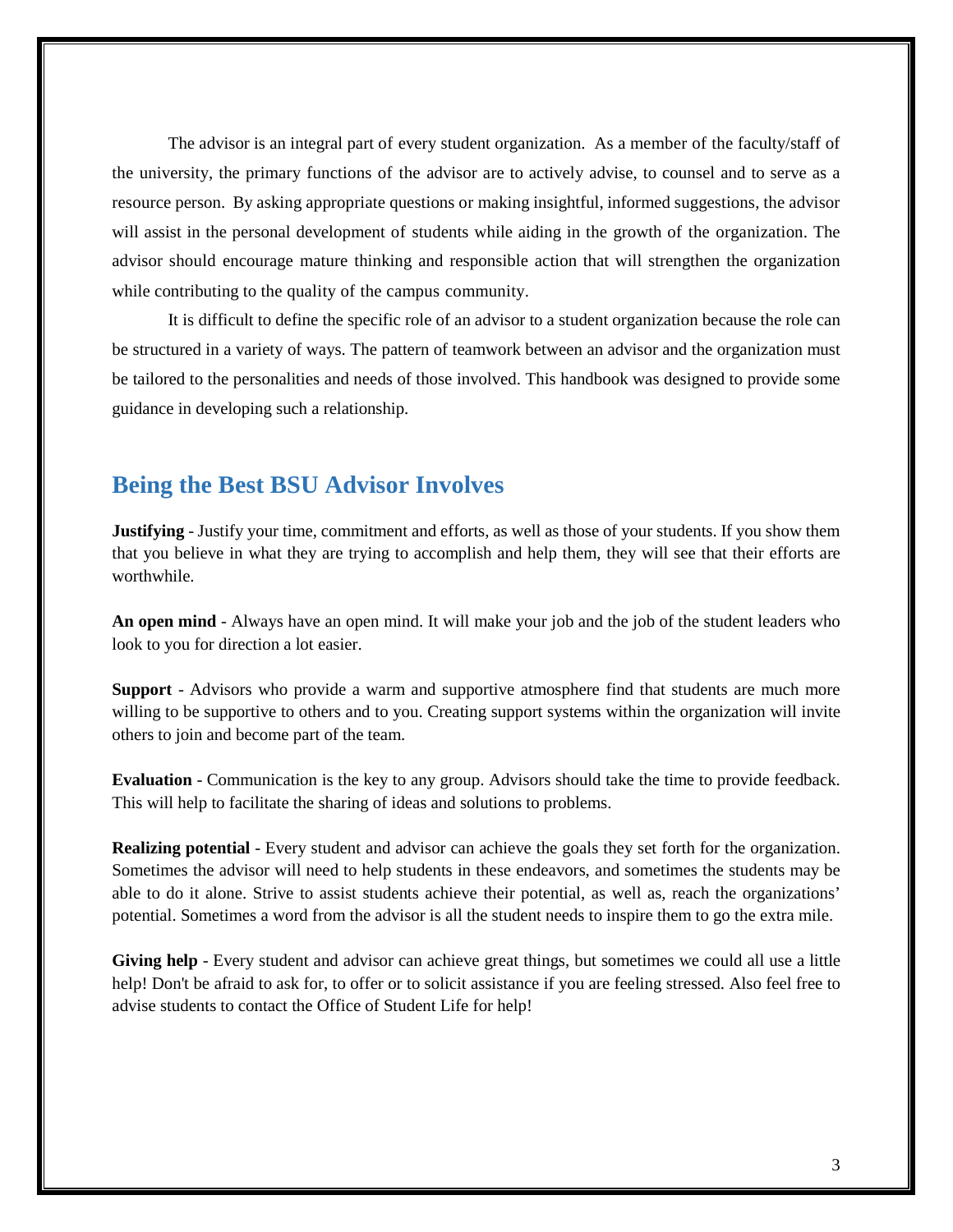## **How to Become an Advisor**

1. All BSU recognized student clubs/organizations are required to have an approved advisor who is a full-time employee of Bowie State University. Part-time faculty and staff members may serve as an secondary advisor to the organization upon approval of the employee's supervisor.

2. The organization is free to select any eligible BSU employee to serve as their advisor. Upon selection, the advisor must complete and submit the Advisor Consent Form to the Office of Student Life.

3. All advisors must be approved by the Dean of Student Life.

4. No advisor can serve as advisor to more than two organizations during any academic year.

## **Roles & Responsibilities of the Advisor**

#### *General Advising*

1. Effective advisors are those who render advice, offer counsel and serve as a resource person. Advisors should offer ideas and suggestions that students can consider. Advisors should realize that, on occasions, students might not accept his/her advice and should expect to be respectfully challenged; however, this should not be interpreted as an indication that his/her services are no longer desired.

2. Advisors should attend workshops, meetings, and social events to become acquainted with members of the organization, its mission, and operations. These opportunities are designed to bring members of the group together.

3. Advisors should provide input when organizations are planning events. They should point out the difficulties inherent in the plan, suggest other ideas, and ensure that the group is following University policies. Advisors should always seek clarification from appropriate members of the Office of Student Life when needed.

4. Advisors should provide constructive criticism when it is deemed necessary; however, positive organizational accomplishments should be appropriately acknowledged as well.

5. Advisors should be given an opportunity to make closing remarks at the end of meetings. These may include evaluative statements, commendations, inspirational statements, or just general comments.

6. Advisors should refrain from becoming "one of the gang" and/or noticeably distant from the group.

7. Advisors should not hesitate to contact the Office of Student Life to discuss organizational problems,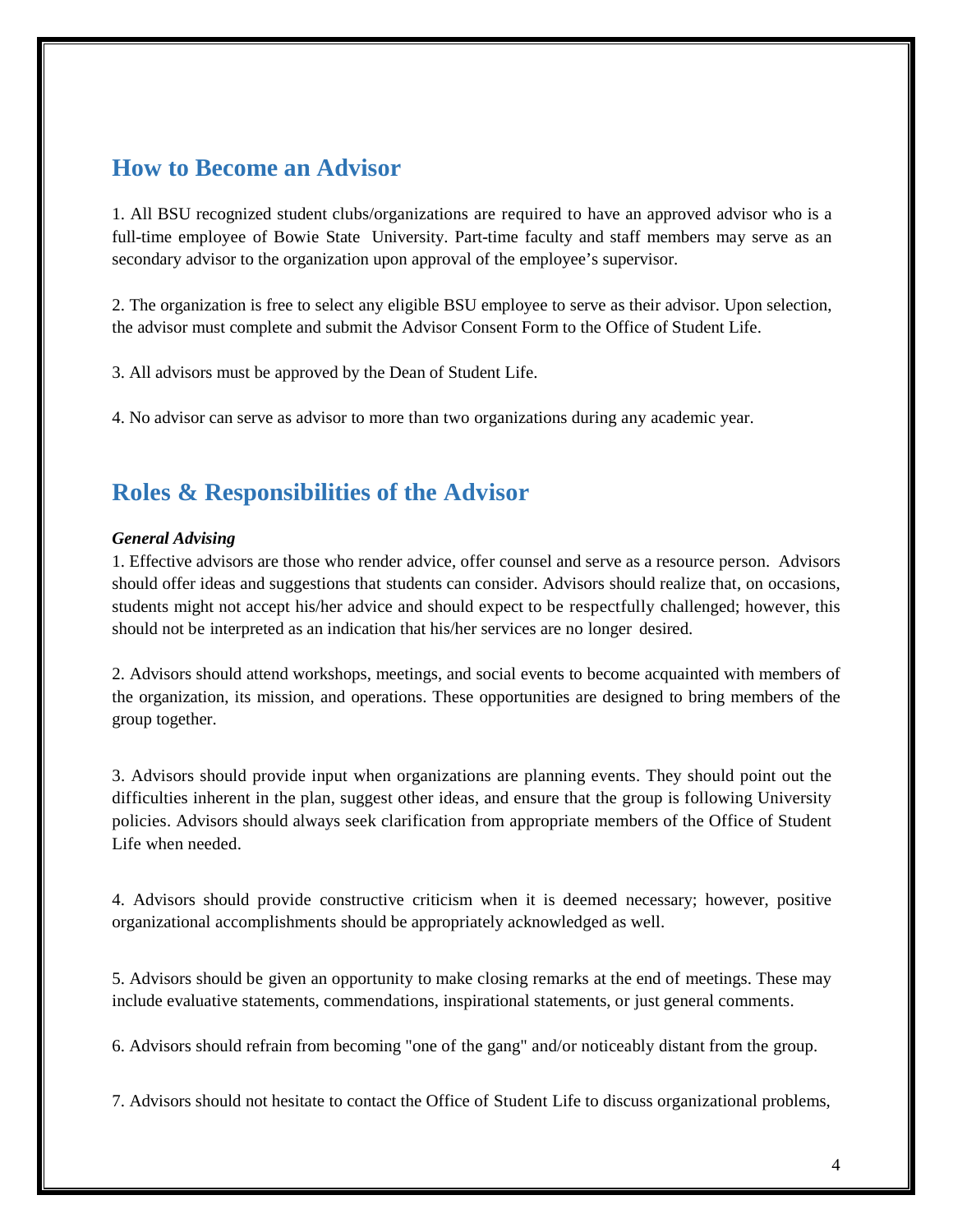changes in organizational membership, or any other concerns that may be of interest or importance to the University.

### *Attendance at Events*

1. Advisors must approve all events hosted and facilitated by the student organization. Advisor's signature of approval must appear on ALL calendar of events, fundraiser requests, food waiver, and budget request documents related to that prospective student organizations requested activity.

2. Advisors are required to attend all approved student club activities (i.e. social events, workshops, parties, retreats, information tables, community service). For parties, retreats and some social events, advisors are expected to attend for the ENTIRE duration of the event.

3. If an advisor cannot be present at an approved activity, he/she must submit the Event Substitute Chaperone form to the Office of Student Life. This form must be submitted 24 hours prior to event start time.

4. Failure of the advisor or substitute chaperone to attend for the duration of the event, could result in cancellation of that activity by authorized University personnel (i.e. Campus Safety, Dean of Student Life, and/or the Vice President of Student Affairs) and suspension of the student organization for the remainder of the academic year.

5. One advisor is required to be present for the entire event duration; however, two to five advisors are suggested for large events (i.e. Parties).

### *Liability*

It is natural for advisors to be concerned about liability as it relates to advising student organizations. To reduce risk, advisors should promote the "Reasonable Standards of Care" principles within the organization. This requires that those responsible for an event or activity know and adhere to guidelines and standards of safe conduct. Advisors are expected to ensure that they and others behave in such a manner as to reduce risk, thus, protecting both the student group and the advisor.

Below are some key considerations to know to limit potential liability issues.

1. Common negligence law states that liability can be established when there is some duty of care to the person or situation; that duty is breached; the breach results in injury, harm, or loss; and the breach is the direct cause of the damage.

2. An advisor can be found responsible for the negligence of the student organization if the advisor does not act as a "responsible competent person" would.

3. No student organization or advisor can bind the university to a contract. To avoid instances of financial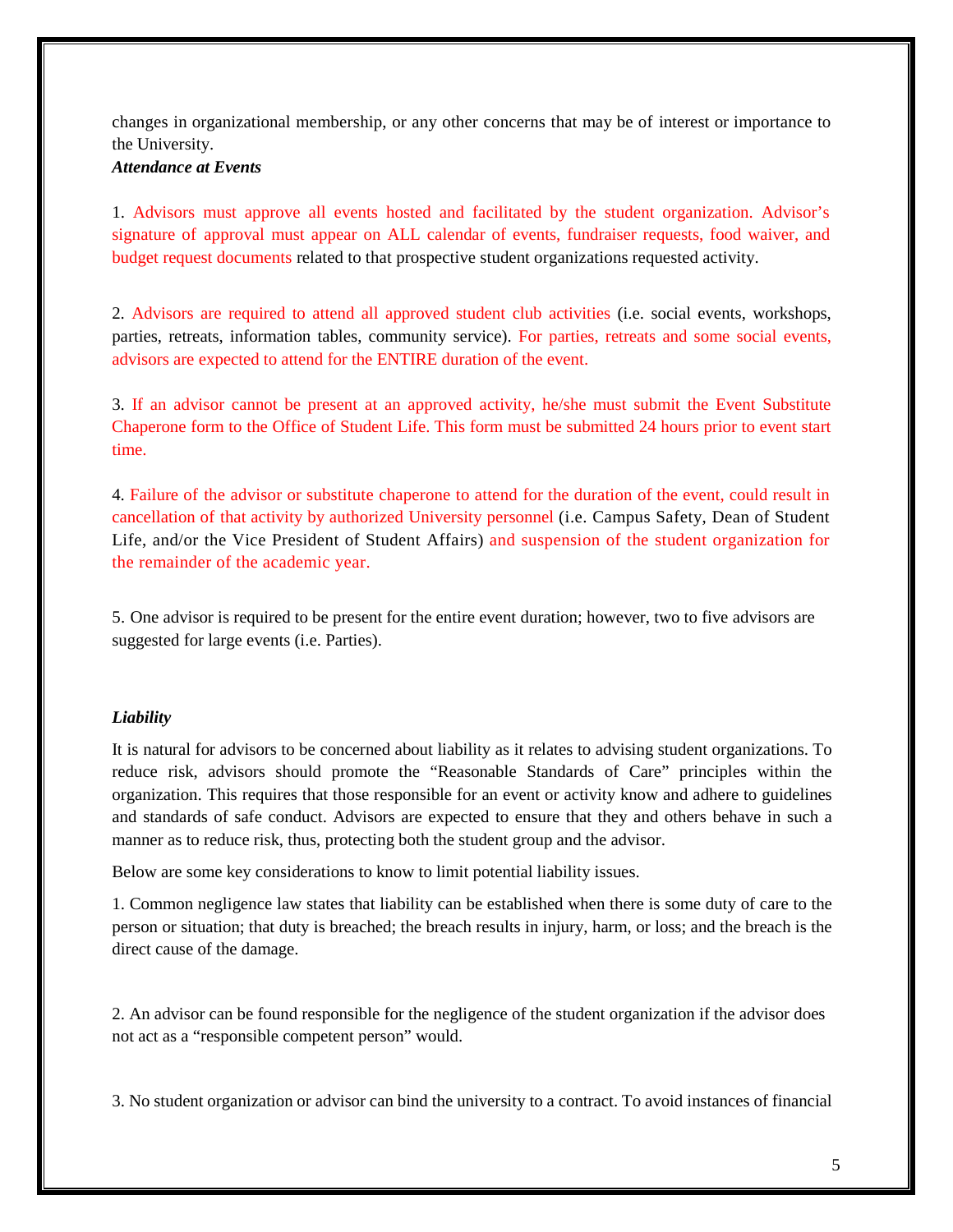liability, advisors should not sign his/her name nor the school name on agreements or contracts on behalf of their organization. This could lead to individual liability issues.

4. Advisors should pay close attention to nondiscrimination, sexual harassment, and disability laws. Within the campus environment, student organizations must adhere to these laws. Membership practices or activities that could be perceived as discriminatory are prohibited and could result in the suspension of the student organization for the remainder of the academic year.

5. The purpose of faculty/staff attendance at student functions is two-fold. **First,** the presence of faculty/staff members affirms the desire of the University to create a meaningful co-curricular program with full faculty and staff support and participation. **Second**, the presence of faculty/staff members fulfills the requirements of responsible supervision incumbent upon the institution. The faculty/staff advisor assumes the role of official institution representative at the function and has responsibility for making decisions that affect the safety, welfare and proper conduct of those in attendance.

6. The faculty or staff member who accepts the position of advisor must be aware of the responsibilities inherent in the function. Generally, it can be stated that the advisor is a University authority and is responsible for making decisions during the function that affect the safety, welfare and conduct of those attending. **Such authority extends even to the decision to terminate the event.** Advisors should consult with Campus Safety to make the final determination with regards to safety and welfare of others.

7. Specific decisions that might arise could relate to such matters as overcrowding, possible fire hazards, requests to extend or curtail the hours of the event, admission of undesirable person (s), (i.e. obviously impaired individuals) and improper use of university equipment. In these and other similar matters, the Advisor (s) will consult with Campus Safety to act in the best interest of those present and the University.

8. Advisors are expected to be present at the location of the event when the scheduled building/room is first opened. Before the start of the event, the advisor should familiarize themselves with any equipment being used.

9. For events where security personnel have been secured, advisors should meet with members of the security team and discuss their duties. The number of security required at an event is pre-determined by the Director of Public Safety and/or designee.

10. To ward off any potential problems, it is strongly suggested that advisors remain in frequent communications with the security personnel and the sponsoring student organization during the event. In case of an emergency, such as fire, disorderly conduct or personal injury, the advisor or student group should notify the proper authorities, who will take charge of the situation.

11. If an emergency or incident of a serious nature takes place, such as a personal injury or loss of property,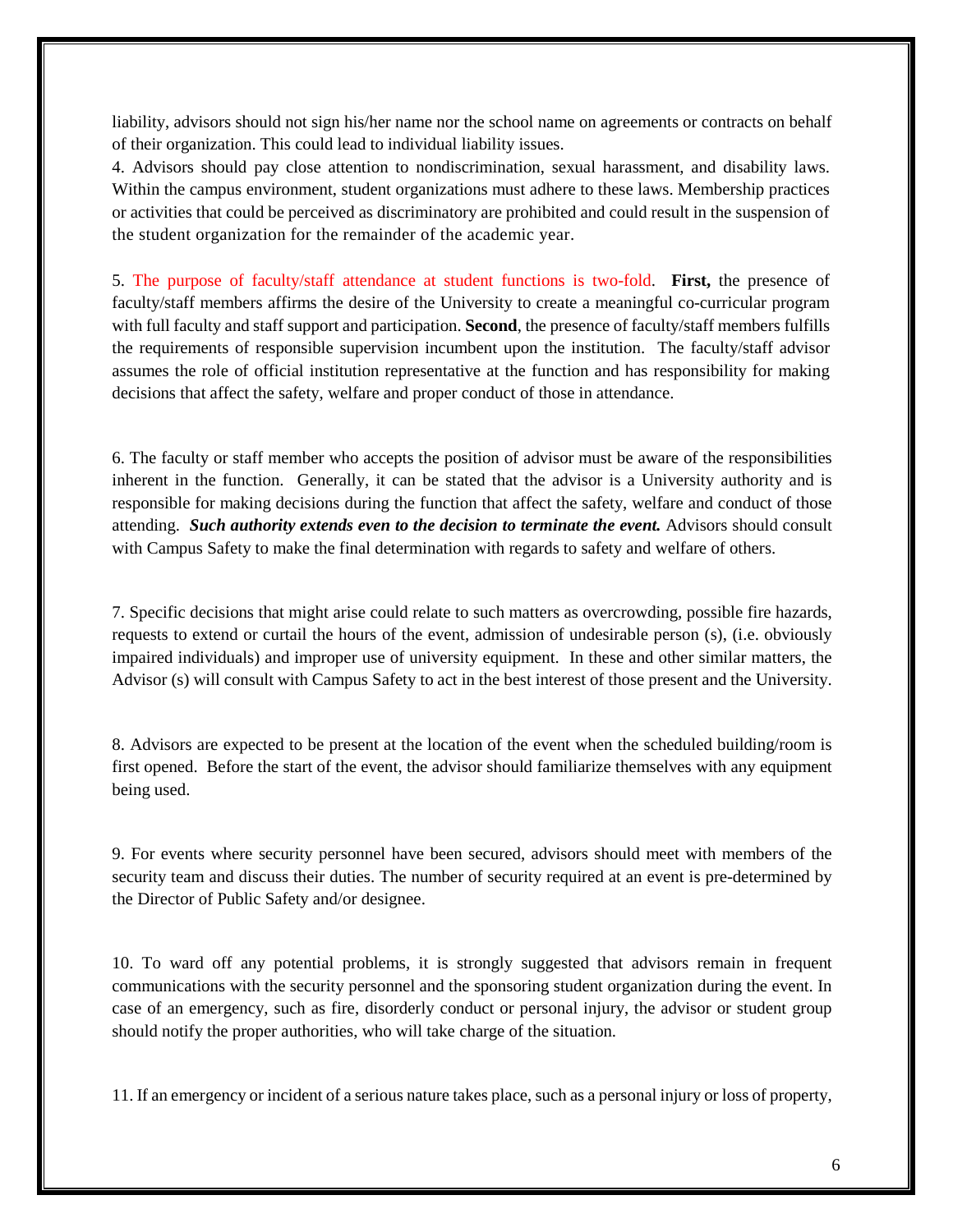the advisor should prepare a written report and submit it to the Office of Student Life and Campus Safety the next business day.

12. At the close of the event, security personnel and the advisor should inspect the room/building to ensure that the room is returned to its original state and that all persons have exited the event.

PLEASE NOTE! If neither the advisor nor the substitute chaperone can be present during an approved sponsored event, that event will be canceled.

#### *Withdrawing from Being an Advisor*

1. If any time a student organization feels that it would be in the best interest of the organization to recommend a new advisor, it may do so after meeting with the Dean of Student Life to seek mutual understanding. The final decision rests with the Office of Student Life.

2. If for any reason an advisor is unable to continue to serve, they must fill out an advisor resignation form and submit a written resignation to the Office of Student Life.

## **What the University Expects of Advisors**

The following are provided as basic and rather obvious areas of responsibility. It is assumed that one who accepts the role of advisor:

1. Is a current full-time employee of Bowie State University and must retain this status to continue to serve as an official advisor.

2. Will not accept an invitation to serve as an advisor (or continue to serve) if he/she is not prepared to fulfill the expectations of such appointment.

3. Assumes the advisor's role voluntarily and is expected to uphold the best interest of the university and organization.

4. Is interested in the organization and is knowledgeable about its purpose, programs, and constituency.

5. Serves as a consultant and a resource to the members of the organization.

6. Assists the organization in developing and achieving performance objectives and facilitating programs that will provide educational and leadership experiences for members.

7. Understands the financial procedures of the organization and the university.

8. Assures that the organization takes reasonable precautions in its activities to ensure that University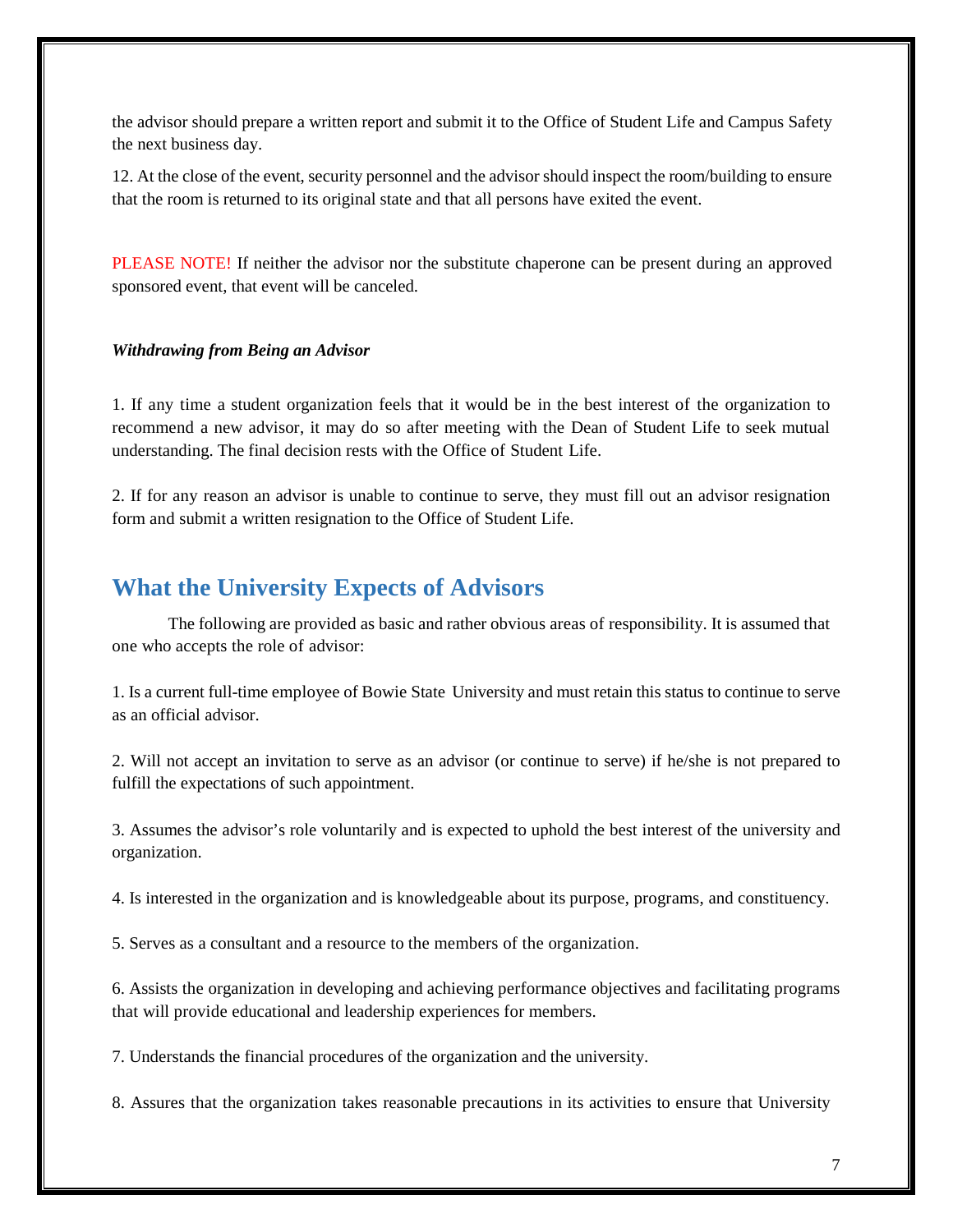policies and federal laws are not violated nor the welfare of members are jeopardized.

# **What Student Organizations Expect of Advisors**

The members of student organizations need the services of the advisor. The decisions that must be made and the planning that must be done often require advice from someone with experience. Members will expect the advisor to:

1. Know them by name and show interest in them as individuals. Encourage and motivate them.

2. Believe in the organization and manifest the enthusiasm necessary to help the organization work towards its potential.

3. Understand the organization, be aware of its constitution and assist them in formulating goals, planning activities and programs, and improving their leadership skills.

4. Assist them with developing procedures and methods for maintaining an effective organization. Guide the organization in maintaining records, facilitating and managing meetings, adhering to established University financial procedures, as well as, evaluating group projects and individual performance.

5. Encourage and support them during challenging situations. Be available when emergencies arise and when necessary, serve as a conflict management mediator.

6. Attend/participate in regularly scheduled meetings, programs and activities of the organization to the greatest extent possible. Encourage members to attend these activities as well.

7. Sign all calendar of events, fundraiser requests, food waiver, and budget request documents. The advisor's signature must be on all required forms. No activity will be scheduled without prior approval of the advisor.

8. Be in attendance for the duration of organizational events, both on and off campus. Arrive 30 minutes before the start of the event to help with set-up, meet with club members, and review event responsibilities.

9. Represent the organization in staff/faculty meetings when necessary and serve as the organization's liaison with the university.

10. Be aware of resources at the university and within the surrounding community.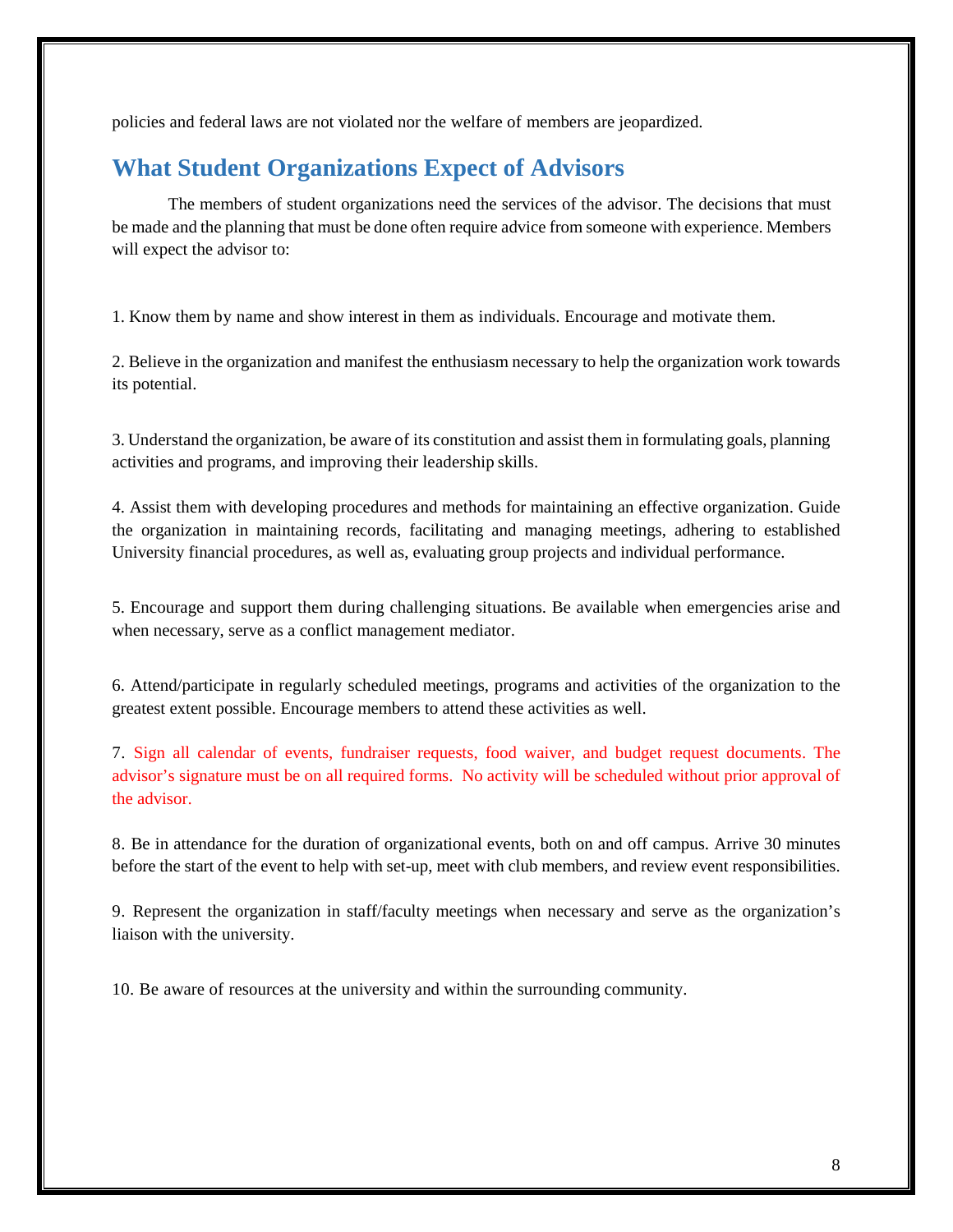# **What Advisors Expect of Members**

For the advisor to serve effectively, the members must also meet certain expectations. The advisor should expect members to:

1. Keep them informed of all organizational activities, meeting times, event locations, and agendas. Provide them with copies of meetings minutes, as well as, any other materials that are sent to the membership.

2. Meet regularly with the advisor to discuss all plans, potential problems, and changes in membership.

3. Develop and use good records and sound financial procedures. Adhere to all University policies and guidelines.

4. Make no commitments for the advisor without his/her consent. An organization must not assume an advisor will attend all events or continue to serve as their advisor unless the advisor has agreed to.

# **Characteristics of a Good Advisor**

| <b>AWARE</b>       | Always knows what is happening with the group, including<br>problems, calendar of events, meeting times, etc.                                                                      |
|--------------------|------------------------------------------------------------------------------------------------------------------------------------------------------------------------------------|
| <b>DEDICATED</b>   | Willing to assist the organization when necessary. Enjoys being<br>associated with the group and is very involved.                                                                 |
| <b>VISIBILE</b>    | Attends meetings, social functions, and other special activities of the<br>group.                                                                                                  |
| <b>INFORMED</b>    | Is familiar with the rules, policies and regulations of the University<br>and the Constitution of the organization. Is prepared to<br>render assistance with their interpretation. |
| <b>SUPPORTIVE</b>  | Provides encouragement and praise to group members.                                                                                                                                |
| <b>OPEN-MINDED</b> | Is willing to consider new ideas and approaches.                                                                                                                                   |
| <b>RESPECTED</b>   | Is trustworthy and honest. Demonstrates a genuine interest in the<br>group.                                                                                                        |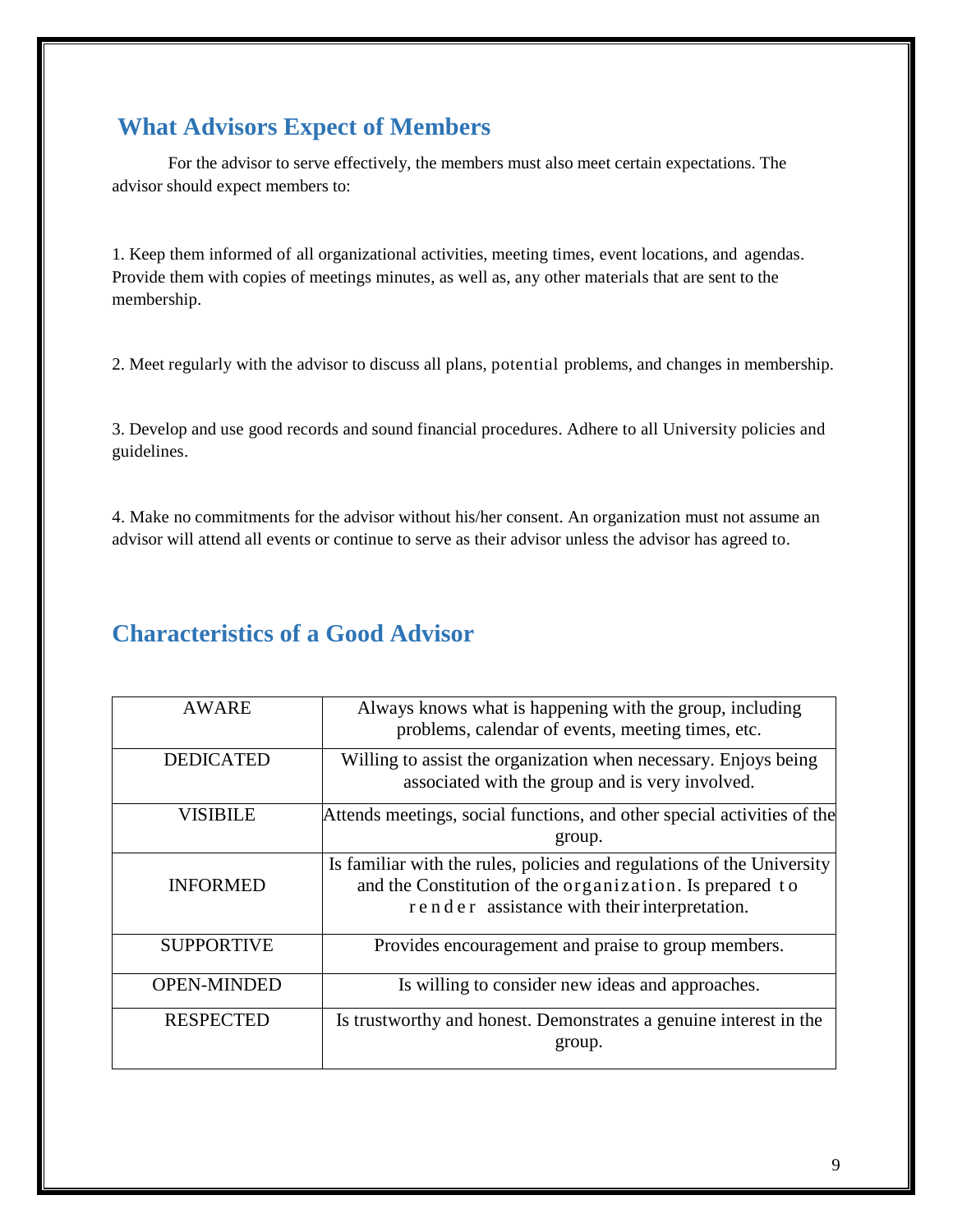# Part Two

# Administration

# Policies and Procedures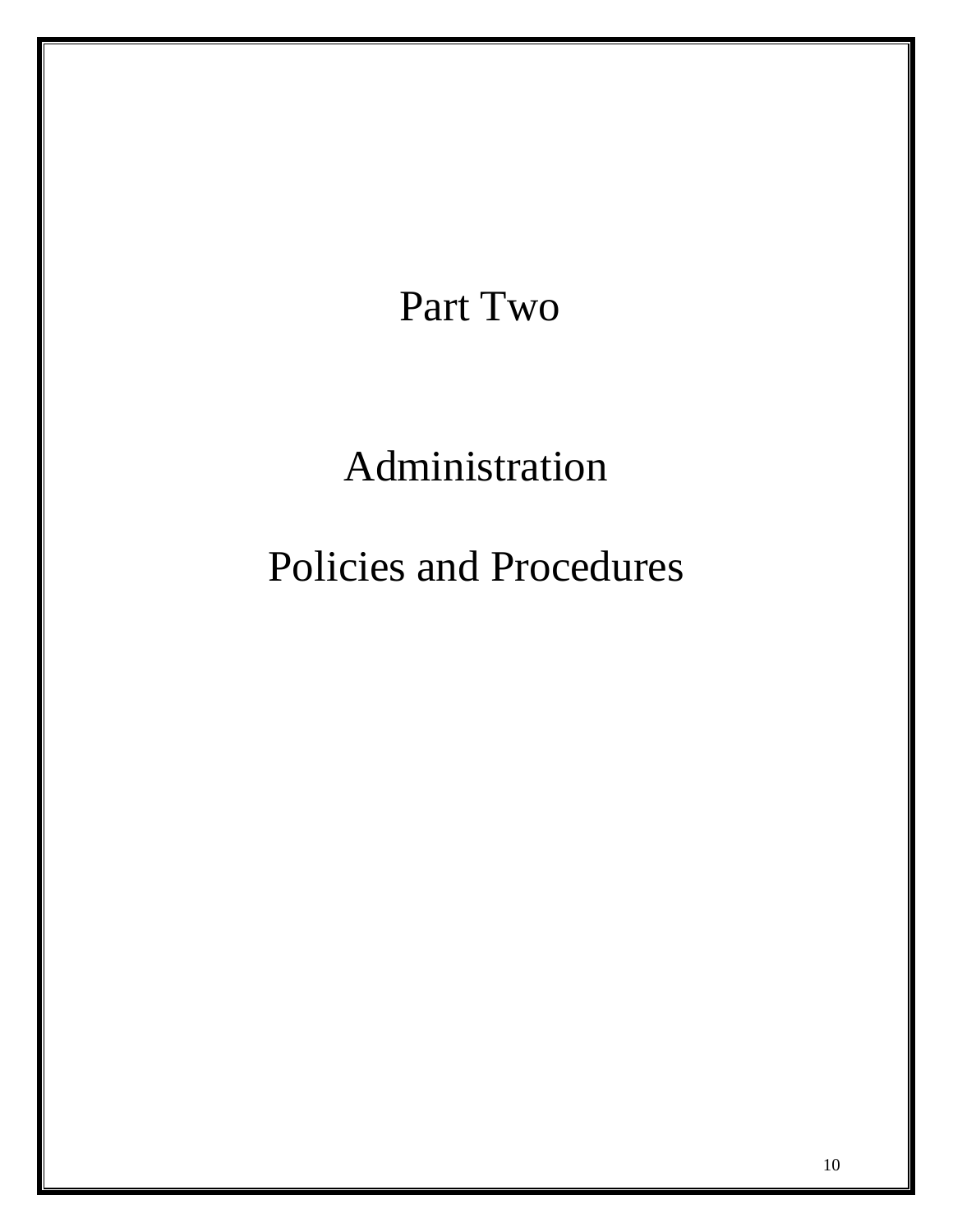## **DEFINITION OF A STUDENT ORGANIZATION**

A student organization is defined as any recognized group/organization at BSU which is directed and controlled by students and whose programs and activities are well-matched with the University's mission, vision, and core values. The relationship between the University and recognized student organizations generates neither a contractual-relationship between the University and the organization, nor a property right or expectancy in the organization of any sort. Duties performed and activities undertaken by recognized organizations are not those of the University.

Please note: The name, logo or symbol of student organizations cannot duplicate that of an existing organization or University department.

## **MEMBERSHIP**

All student organizations (with the exception of fraternities and sororities) shall be open to all BSU students regardless of race, creed, disability, sexual orientation, age and sex. All student organizations must adhere to the rules and procedures set forth in the organization's constitution, and the Student Government Association (SGA) constitution, including the non-discrimination requirements for membership. Active membership in recognized student organizations shall be limited to currently enrolled, full-time and parttime Bowie State University students. BSU faculty and staff are not eligible for membership nor can they hold an office in student organizations.

## **STUDENT ORGANIZATION RECOGNITION**

Recognition is the process through which a student organization receives "active" status within the Office of Student Life and the University. Recognition is a privilege given to student organizations that successfully complete the registration process and comply with University guidelines at all times.

- Organizations apply to be recognized annually during the fall term and the Office of Student Life reviews all applications and determines recognition.
- Each organization must have and maintain a minimum of four (4) currently enrolled BSU fulltime students at all times, in order to be considered "active." Organizations that fall below the minimum of four (4) members will be considered "inactive" and will lose all programming and funding privileges.
- Registration of student organizations shall not be construed as agreement, support or approval by the University, but only as recognition of the rights of the organization to exist at the University, subject to the conditions established herein.
- No organization shall obtain or maintain recognition that discriminates on the basis of race, color, creed or religion, sex, sexual orientation, national origin, age, physical or mental handicap, or veteran status with respect to its membership, programming or operations.
- Every student organization is bound to all rules of the University System of Maryland, Bowie State University, Bowie State University's Office of Public Safety, City of Bowie, Prince George's County, and the State of Maryland including, but not limited to, the Maryland State Penal Law, the Maryland State Vehicle and Traffic Law, the Alcohol Beverage Control Laws, and applicable Federal Laws.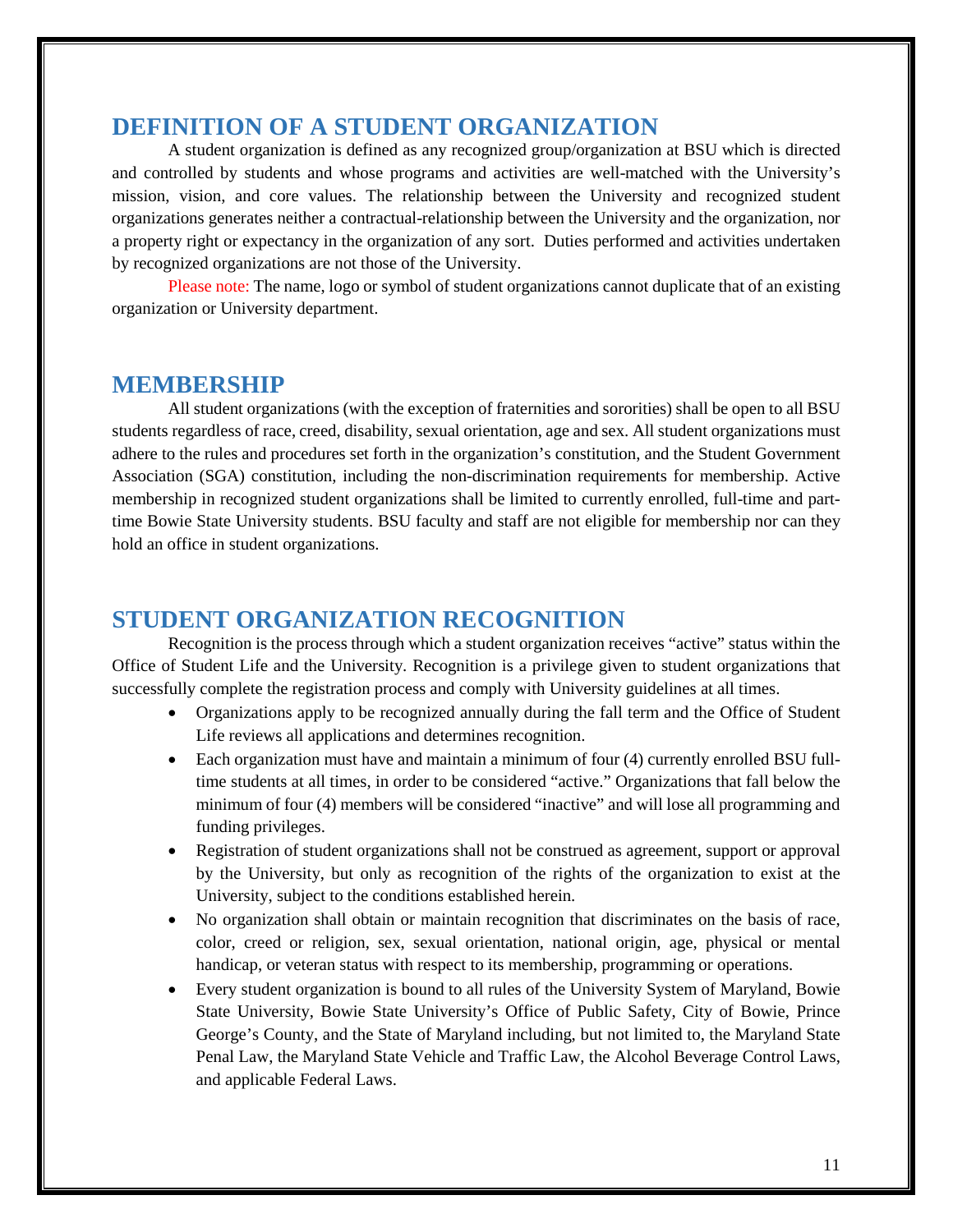## **TYPES OF RECOGNITION**

**Continuing:** Continuing Recognition is granted to groups that successfully complete the annual registration process implemented by the Office of Student Life. Failure to do so will result in automatic denial of the respective organization to become a recognized student organization. Every student organization must submit the following to the Office of Student Life for review:

- 1. Organization Officer and Membership Form
- 2. Letter of Intent
- 3. Advisor Consent Form Primary
- 4. Calendar of Events

In addition, student organizations must attend the mandatory Student Organization Summit, held the last Saturday in August. For specific dates and access to these forms, please visit the Office of Student Life's website at [https://www.bowiestate.edu/campus-life/office-of-student-life/clubs-and-organizations/.](https://www.bowiestate.edu/campus-life/office-of-student-life/clubs-and-organizations/)

**Probationary:** Probationary status is placed upon a recognized student organization which has been involved in judicial violations and/or violations of University policies, procedures and guidelines. While placed in this status, privileges granted to the organization, may be partially or totally restricted or withheld for a specified period of time. The probation is placed and may be removed and registration granted only after review and approval from the Dean of Student Life.

## **REQUIREMENTS OF STUDENT ORGANIZATIONS**

- Each organization is required to register with the Office of Student Life, Campus Activities Board and the Student Government Association. Details about the registration process can be found on the clubs and organization website page [\(https://www.bowiestate.edu/campus-life/office-of](https://www.bowiestate.edu/campus-life/office-of-student-life/clubs-and-organizations/)[student-life/clubs-and-organizations/\)](https://www.bowiestate.edu/campus-life/office-of-student-life/clubs-and-organizations/).
- All organizations are members of the Legislative Branch of Student Government Association and are required to send a representative to each meeting. Organizations may be suspended by the Vice President of the Campus Activities Board for non-attendance and non-submission of monthly reports. The suspension can only be lifted by the Vice President of the Campus Activities Board.
- All organizations are required to complete a minimum of 6 programs per semester.
- All organizations are required to complete 2 community service programs. At least 1 must be off campus.These programs can count toward the 6 required programs.
- All Organizations must facilitate one program each semester geared to commuter students. This program must be held between the hours of 9am-5pm.
- All organizations are required to actively participate in the following events: Homecoming Coronation & Parade Convocation Club Elections Community Service Projects Constitutional Convention Organizational Fairs Any Designated Events specified by the Vice President of SGA and CAB

*Failure to actively participate in the events listed above will result in suspension of the organization.*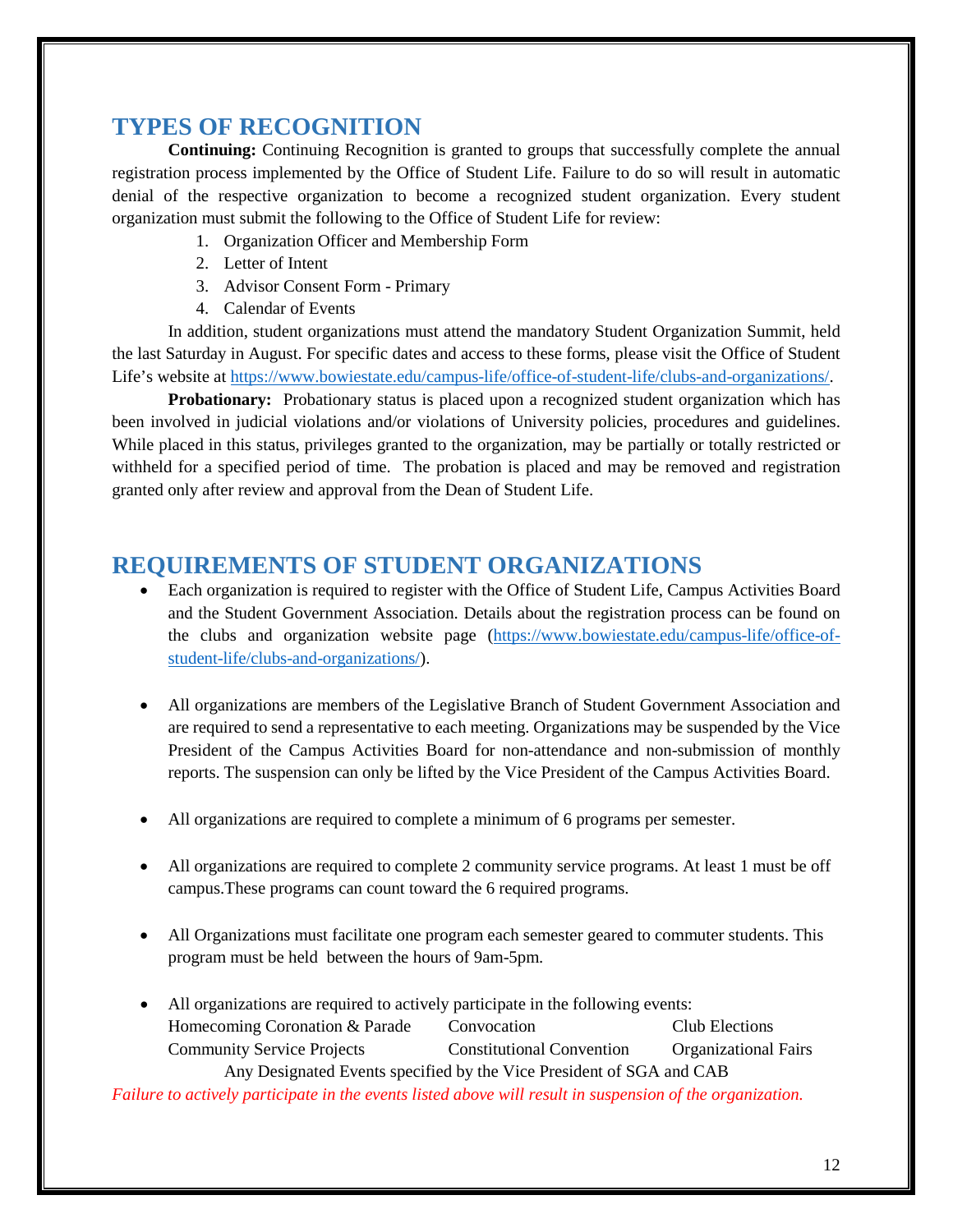# **ADVERTISING**

## **ORGANIZATION PUBLICITY**

Student organizations are permitted to place promotional materials on bulletin boards on the campus of Bowie State University. Fliers and posters may be hung throughout campus in approved areas only.

- All materials for posting must first be approved and stamped prior to distribution
- An "Approved" stamp is administered by the Student Center only. This stamp is required for all materials to be posted on campus
- Fliers for parties or events may not refer to or promote alcoholic beverages, tobacco products, or drug usage
- Materials of an explicit sexual, demeaning or degrading nature are prohibited
- The sponsoring organization must be clearly indicated on the flier. When withholding the organization's name is a part of the promotional strategy, the Office of Student Life must be informed
- No more than one sign concerning the same event or containing the same information may be posted at any one time on any one bulletin board by a person/organization
- Signs, announcements, bulletins, and any other types of material must not be affixed to trees, pillars, doors, walls, or any other area or surface.
- Fliers and/or posters with adhesive, including but not limited to, duct tape and glue, which may damage surfaces, is prohibited
- Postings not approved by the appropriate University personnel will be removed and discarded immediately (BSU is not responsible for any postings that are removed due to violation of these guidelines)

Please Note: Student organizations that do not adhere to this policy will be subject to the following disciplinary actions:

- $\bullet$  1<sup>st</sup> offense Written warning
- $\bullet$  2<sup>nd</sup> offense Loss of posting privileges
- $\bullet$  3<sup>rd</sup> offense Loss of recognition

### **POSTING IN RESIDENCE HALLS & DINING AREAS**

Any student organization wishing to advertise in the Residence Halls and/or University Dining Services locations must have posters and fliers approved by the directors of those respective areas. Approved materials must comply with the above guidelines. Materials not approved by the director of these areas will be removed. Please remember that the Student Center must stamp fliers to be posted in the Residence Halls and Dining areas.

### **DISTRIBUTION OF RELIGIOUS AND POLITICAL MATERIALS**

Distribution of religious and political materials by student organizations on the BSU campus is permitted provided that approval has been obtained from the Office of Student Life. However, at no time will the distribution of religious and political material interrupt the academic process.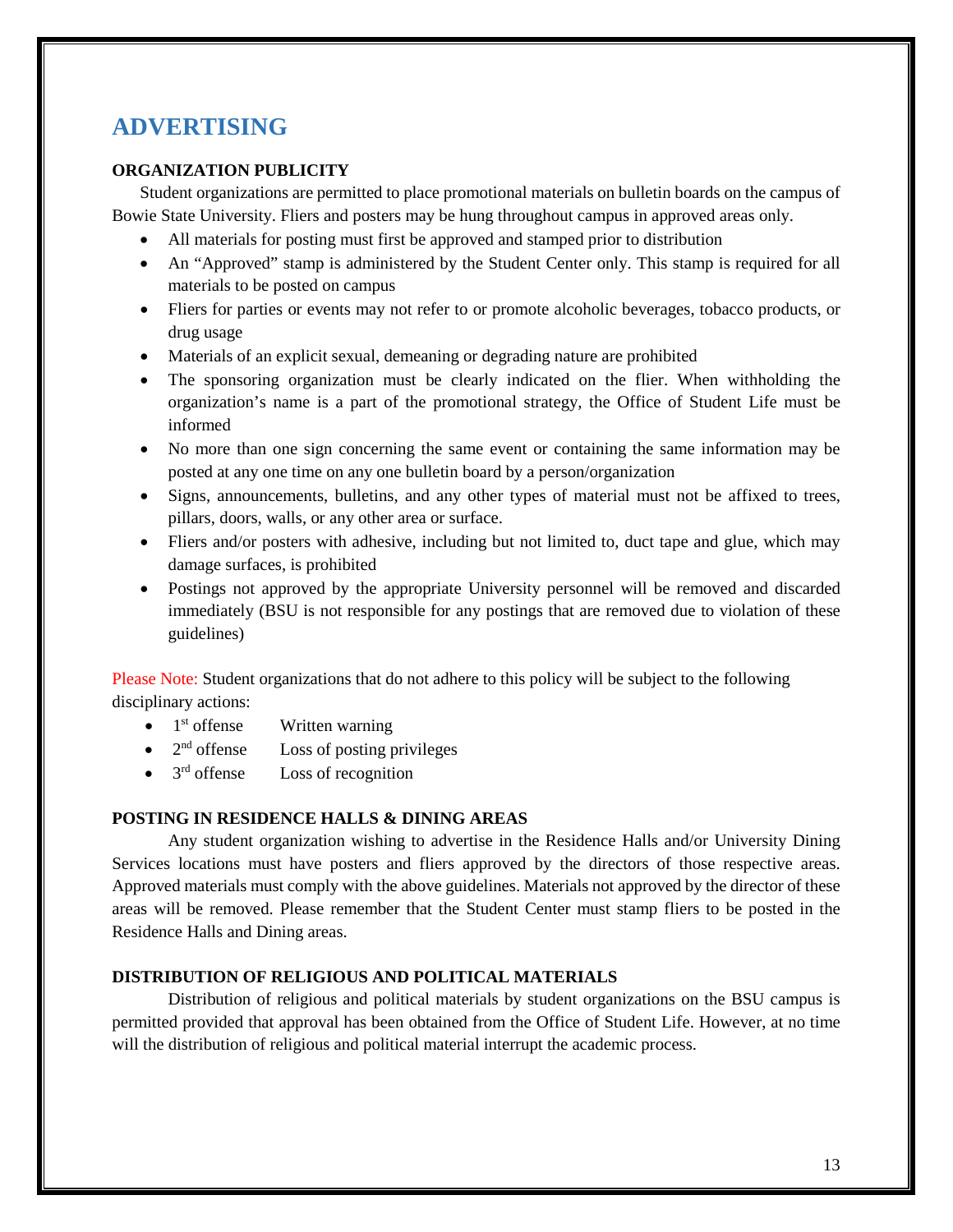#### **BANNERS**

Registered student organizations can reserve space on campus to hang banners. Reservations must be approved by the Office of Student Life.

## **CHANGE OF OFFICERS DURING THE ACADEMIC YEAR**

When new officers are elected or there is a change mid-year, organizations must complete a new *Organization Officer and Membership Form*, and submit it to the Office of Student Life. If a new officer is selected after the mandatory Student Organization Summit, it is the responsibility of the new officer to thoroughly review this handbook to learn important regulations related to successfully running an organization. New officers are also encouraged to visit the Office of Student Life if there are any questions or concerns, and to work closely with the organization's advisor, who is knowledgeable about the organization and university policies.

## **OFF CAMPUS ACTIVITIES & PROGRAMS**

Clubs/Organizations must get approval from the Office of Student Life to host an event, program, trip, or attend a conference off campus. All off-campus trips require a student travel report and student waiver agreement. The Office of Student Life will provide documents with approval of activity email notification.

## **DUES**

Student organizations are permitted to charge dues from participating members as a requirement for membership in the student organization. All guidelines related to dues must be clearly stated in the organization's constitution. All monies collected must be tracked in the Office of Student Life and stored in a safe or lockbox. The student organization's treasurer and advisor must keep all records of spending and include this information on the monthly report form.

## **USE OF THE UNIVERSITY NAME AND LOGO**

The Bowie State University logo and colors may be used by student organizations on promotional materials, provided that the following guidelines are followed:

- The University logo and colors must not be rekeyed, redrawn, re-proportioned or modified in any form
- Individuals should not deviate from the established visual standard by attempting to design their own logo
- Logos and colors must always be in accordance with University guidelines
- The University logo and colors cannot be used in conjunction with the promotion of alcohol, tobacco or drug products
- Detailed guidelines can be found at [https://www.bowiestate.edu/about/news/university-relations](https://www.bowiestate.edu/about/news/university-relations-marketing/identity-standards/)[marketing/identity-standards/](https://www.bowiestate.edu/about/news/university-relations-marketing/identity-standards/)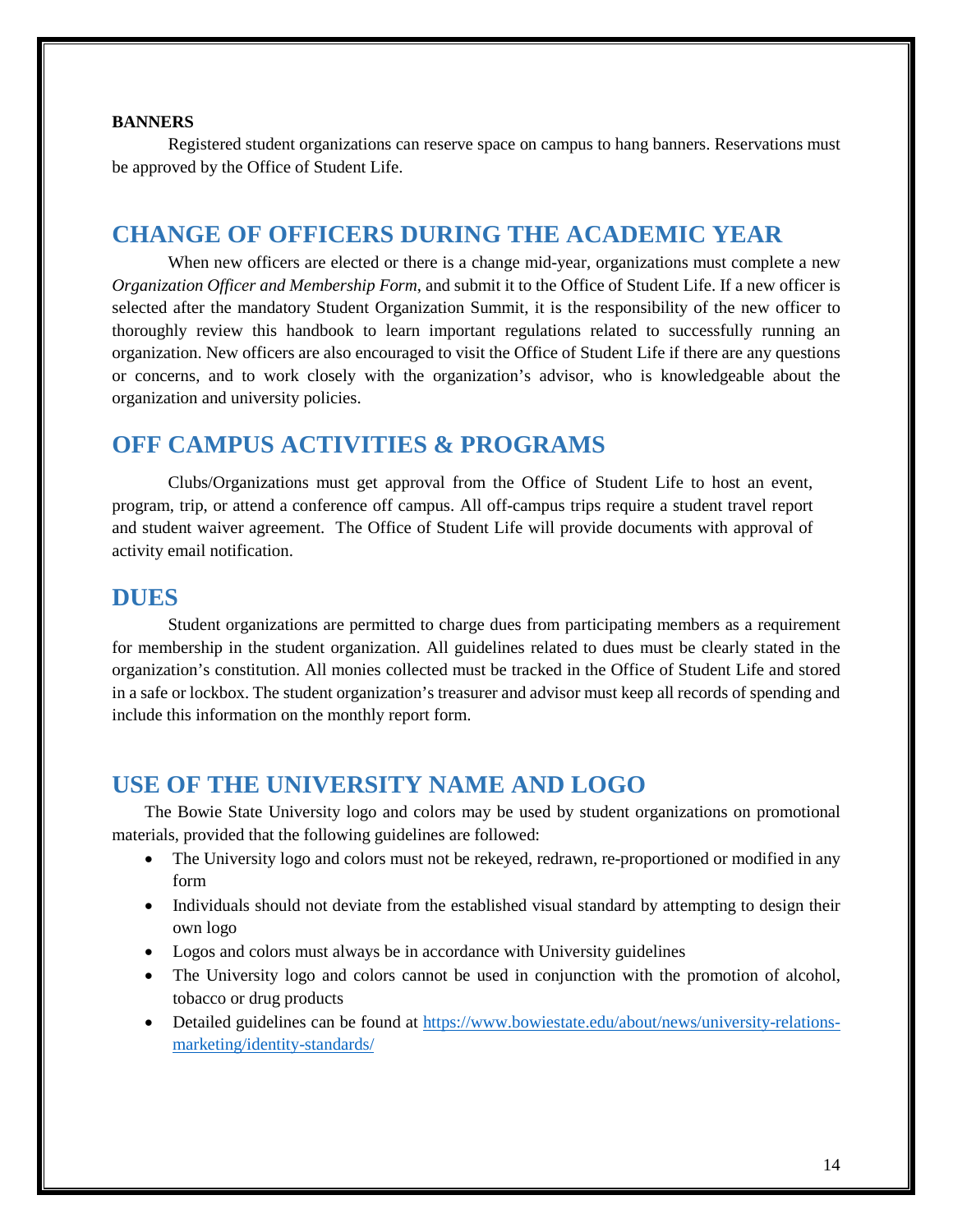# **FUNDRAISING & SOLICITATION**

Solicitation shall include any undertaking of an individual or organization, which attempts to promote the sale or use of a particular product or service. The following guidelines apply here at BSU:

- Solicitations by a student organization is permitted but must be conducted totally by a recognized student group. Co-sponsoring with a non-university group is prohibited. Student organizations must contact the Office of Student Life for approval before engaging in fundraising activities
- Soliciting on campus (door-to-door or office to office) may not interfere with normal university operations
- Soliciting in the local communities must be approved by the Office of Student Life
- There shall be no soliciting of funds, prizes, or awards for scholarships, loans, grants, equipment, supplies, or other purposes unless it is approved by and in cooperation with the Office of Student Life
- Solicitation of non-monetary donations such as clothing, toiletries, canned goods, etc. must be authorized by the Office of Student Life
- In all cases of fundraising for charitable reasons, student organizations must submit documentation of proof to the Office of Student Life that the donation(s) was received by the charitable organization
- Solicitation in or on all campus facilities (buildings and grounds) by for-profit corporations, nonprofit organizations, private individuals, or non-resident students is prohibited
- Personal solicitation through campus e-mail lists is prohibited
- Individuals and organizations wishing to speak publicly or distribute/post literature are prohibited from engaging in the sale of promotion of commercial good or services
- At no time will a student organization be permitted to "front" for off campus persons, vendors and/or organizations that desire to sell, or promote their product on University property or in conjunction with university affiliated functions
- Violations of this Policy: In the case of a violation of these guidelines, individuals or organizations attempting to display or distribute and/or sell unauthorized materials on campus, or use campus facilities for such activity, will have their permission to engage in solicitation revoked, and future requests may be canceled or denied. Solicitors, not affiliated with Bowie State University, will be asked to leave the campus by the University Police and will be subject to appropriate legal action.

### **ETHICS IN FUNDRAISING & SOLICITATION**

If a student organization makes a commitment to raise funds on behalf of a charitable organization, the organization is obligated to uphold its commitment. When fundraising on behalf of a specific charity, the organization is required to disclose what percentage of the proceeds will be donated to charity and where the rest will be distributed.

## **RAFFLES FOR FUNDRAISING**

Pursuant to Maryland Code Title 13 Gaming, raffles are associated with non-charitable organizations. Since student organizations are considered to be charitable organizations, the Office of Student Life encourages organizations to find alternative means of raising funds. The Office of Student Life may permit a student organization to sponsor a raffle under special circumstances. However, approval from the Office of Student Life will be required and only granted on a case-by-case basis.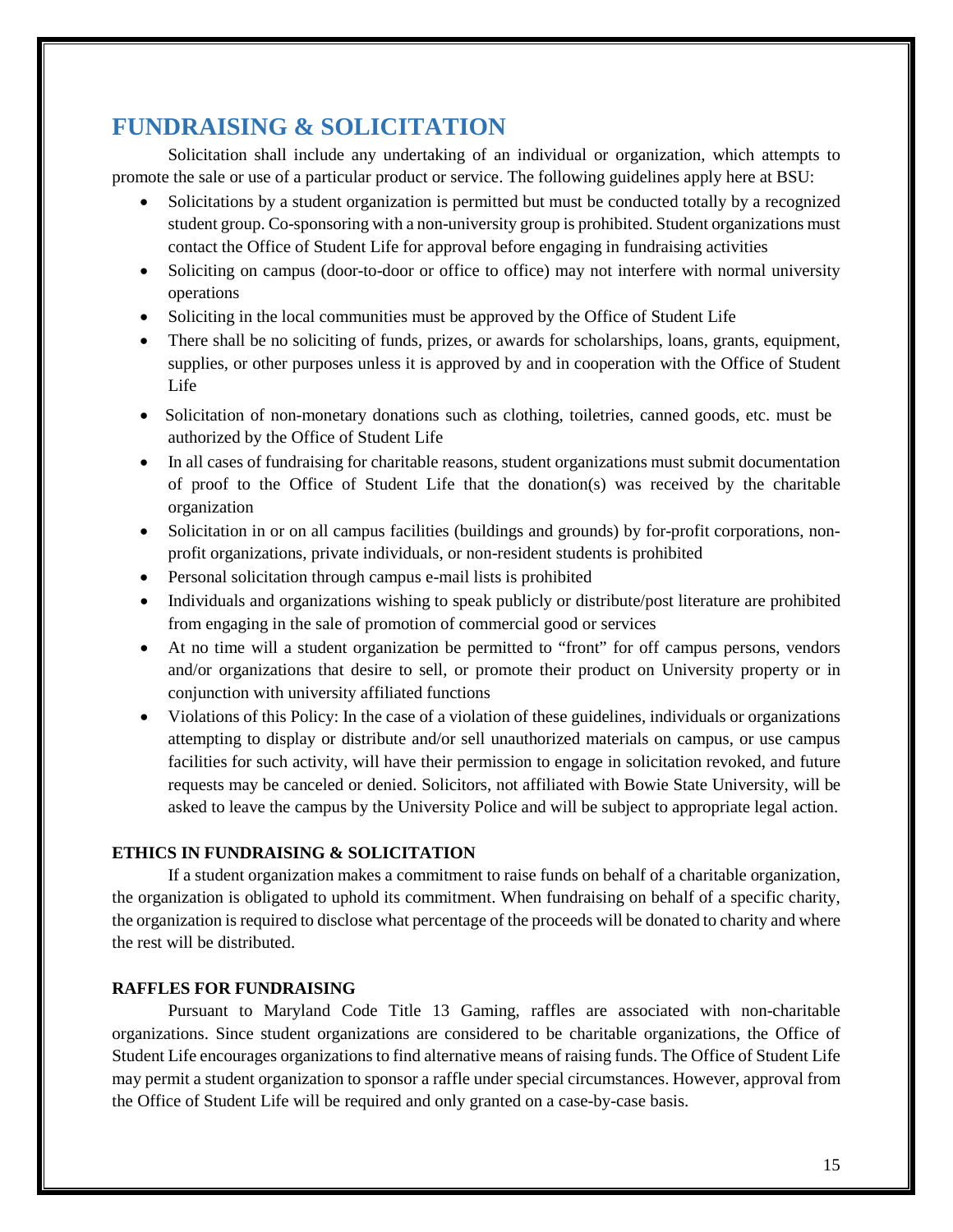#### **CONTESTS FOR FUNDRAISING**

Student organizations wishing to raise funds are permitted to do so (without a license) as long as a skill component is incorporated to increase a person's chances of winning. The University considers this practice a 'contest' rather than a raffle. Examples of approved activities include: guessing the correct number of jelly beans, scoring the most points in a game, or having the most audience votes.

#### **PRIZES FOR FUNDRAISING**

In many cases, students winning prizes may incur tax obligations. Student organizations wishing to purchase prizes, gift cards, etc., must gain approval from the Office of Student Life. Upon receiving such prizes, the winner may be required to provide personal information, which may be reported to the IRS.

### **GIFTS IN KIND FOR FUNDRAISING**

Student organizations are permitted to receive donated gifts (separate from cash donations) from non-University organizations. This is a great way to solicit companies or organizations to donate items to be raffled off, used as prizes, etc. However, approval must be granted from the Office of Student Life.

#### **UNIVERSITY BOOKSTORE**

In order to avoid direct competition with the University Bookstore, student organizations are not permitted to sell books or paraphernalia already being sold in the bookstore.

## **ORGANIZATION WEBSITE**

Student organizations are encouraged to create websites that highlight the overall purpose, meaning and mission of their organization. Interested organizations should notify the Office of Student Life as soon as the website is finished. Upon approval, the Office of Student Life will link your website to the Clubs and Organizations main page found at [https://www.bowiestate.edu/campus-life/office-of-student-life/clubs](https://www.bowiestate.edu/campus-life/office-of-student-life/clubs-and-organizations/)[and-organizations/.](https://www.bowiestate.edu/campus-life/office-of-student-life/clubs-and-organizations/)

- Organizations are responsible for the consistent maintenance of their website. All sites should be updated on a regular basis.
- The Office of student Life reserves the right to reject and remove any website not suitable for public viewing.
- Websites that violate university policy, local, state, and federal statutes, or deemed inappropriate, or offensive to the university community are prohibited
- Announcements about APPROVED parties or events may not refer to or promote alcoholic beverages, tobacco products, or drug usage
- Websites and/or artwork (graphics) of an explicit sexual nature are prohibited as well as information, which may be viewed as demeaning or degrading to a person or group of persons
- Use of the website for solicitation or the sale of items is prohibited

## **MEDIA OUTLETS**

Bowie State University requires that all contact with media be arranged through University Relations and Marketing (URM). URM will work with your organization to effectively attract and work with the media.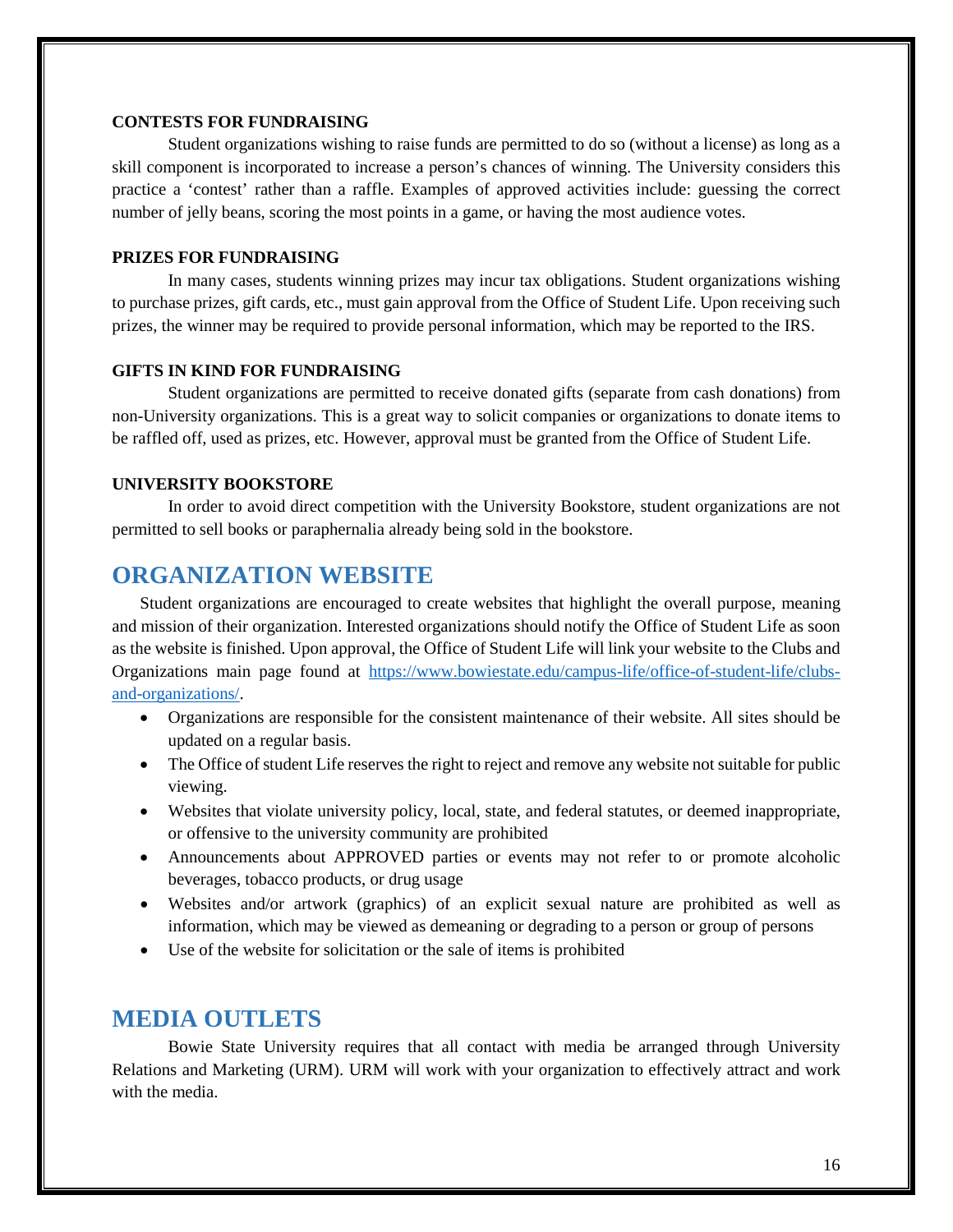## **SOCIAL MEDIA NETWORKS**

Student organizations are encouraged to use social networks such as Facebook, Twitter, YouTube, Instagram, etc., to promote their events and programs. In doing so, student organizations should create accounts under the name and likeness of their respective organizations. At no time will organizations be permitted to use social networks in a way deemed derogatory to any on-campus or off-campus entity. Additionally:

- Messages that violate university policy, local, state and federal statutes are prohibited
- Messages of explicit sexual nature are prohibited as well as information, which may be viewed as demeaning or degrading to a person or group of persons are prohibited
- Use of the network for the solicitation or sale of items is prohibited
- Announcements about APPROVED parties or events may not refer to or promote alcoholic beverages, tobacco products, or drug usage

The above guidelines apply to student organizations collectively and individually. This means the organization will be held responsible for violations committed by individual members of the organization.

## **MONTHLY REPORTS**

All student organizations are required to submit a monthly report. Reports are due the first Monday of every month by 4:00pm. Reports must be submitted electronically by completing the Club and Organization Monthly Report form, which can be found on the Clubs and Organizations website [\(https://www.bowiestate.edu/campus-life/office-of-student-life/clubs-and-organizations/\)](https://www.bowiestate.edu/campus-life/office-of-student-life/clubs-and-organizations/).

# **SPACE REQUESTS**

Conference Services has streamlined the room reservation process to make it easier to request the space you need. Conference Services will no longer accept paper space requests from recognized student groups, faculty, and staff. To reserve space, users must complete the online form using a Bowie State University email address. In addition, the form can only be completed while on BSU's campus and will take up to 10 days to process. The online reservation request can be found on the Conference Services website at [https://www.bowiestate.edu/campus-life/student-center/conference-services/.](https://www.bowiestate.edu/campus-life/student-center/conference-services/)

# **CATERING REQUESTS**

All catering services are provided by Thompson Hospitality. When requesting food please note the following:

- Serving food is not considered a program!
- Food cannot be left out more than 2 hours (State Mandate Title 10 DEPARTMENT OF HEALTH AND MENTAL HYGIENE Subtitle 15 FOOD Chapter 03)
- Catering requests must be submitted to the Office of Student Life with your SGA approved financial request packet.
- Catering Request forms can be found on the clubs and organizations website. [\(https://www.bowiestate.edu/campus-life/office-of-student-life/clubs-and-organizations/\)](https://www.bowiestate.edu/campus-life/office-of-student-life/clubs-and-organizations/)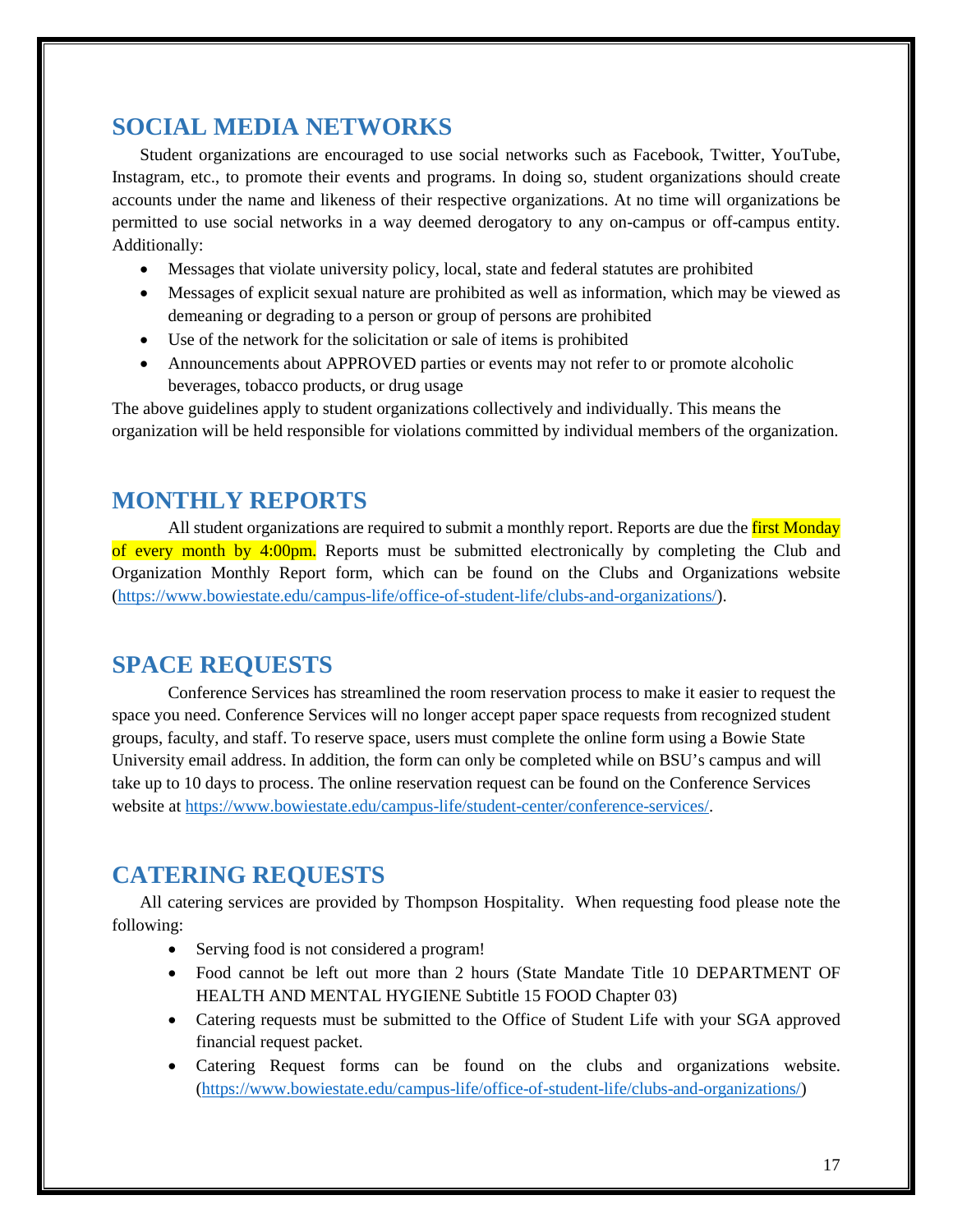- Once approved, the Office of Student Life staff will submit your catering request and obtain a catering quote. Please allow up to five (5) business days to process.
- The Office of Student Life will contact you with the final costs. At that time you can decide if you want to continue with the catering request or cancel it.
- Catering cancellations must be made three (3) days prior to the event.
- Student Organizations will be held responsible for catering charges if an event is cancelled after the three (3) day cancellation period. Charges for any cancellations are at the sole discretion of Thompson Hospitality.

## **FOOD WAIVERS**

Thompson Hospitality is the only vendor that can serve food here at BSU. Student organizations that wish to sell or give away food items, as well as, serve their own food at events, must get the approval from the Auxiliary Services department. Food/Catering waivers can be obtained in the Bulldog Card Office located in the Student Center 1st floor room 1025. Copies of the approved form must be submitted to the Office of Student Life with your SGA approved financial request packet.

# **VENDOR REQUESTS & PURCHASES**

Student organizations are allowed to purchase goods and services from those vendors that have been approved by the university. A list of these vendors can be found on the clubs and organizations webpage [\(https://www.bowiestate.edu/campus-life/office-of-student-life/clubs-and-organizations/\)](https://www.bowiestate.edu/campus-life/office-of-student-life/clubs-and-organizations/).

The Office of Student Life will serve as liaison between the vendor and you. OSL will assist you with obtaining quotes, approving artwork, sending payment, and receiving shipments. Students are not allowed to personally enter into purchasing agreements or receive shipments.

All quotes must obtain the following:

- Official Company Name
- Company Address and Contact Information
- Ouote Number
- Billed to and Shipped to must be to Bowie State University (Office of Student Life)

#### **For vendors requiring contracts**

- Students cannot sign contracts on behalf of Bowie State University.
- Contracts must be signed prior to a Purchase Order being issued.
- Contracts over \$5,000 take 10 business days to process.
- Contracts under \$5,000 take 3 business days to process.

### **DJ Contract Process**

- Student organizations must submit the DJ's invoice to the Office of Student Life
- Invoices must be on company letterhead and include the DJ's name, and contact information, date of services to be rendered, and costs
- OSL staff will type the contract and return to the organization
- Student organizations are responsible for getting the DJ signature and returning the signed contract with the invoice to the OSL for processing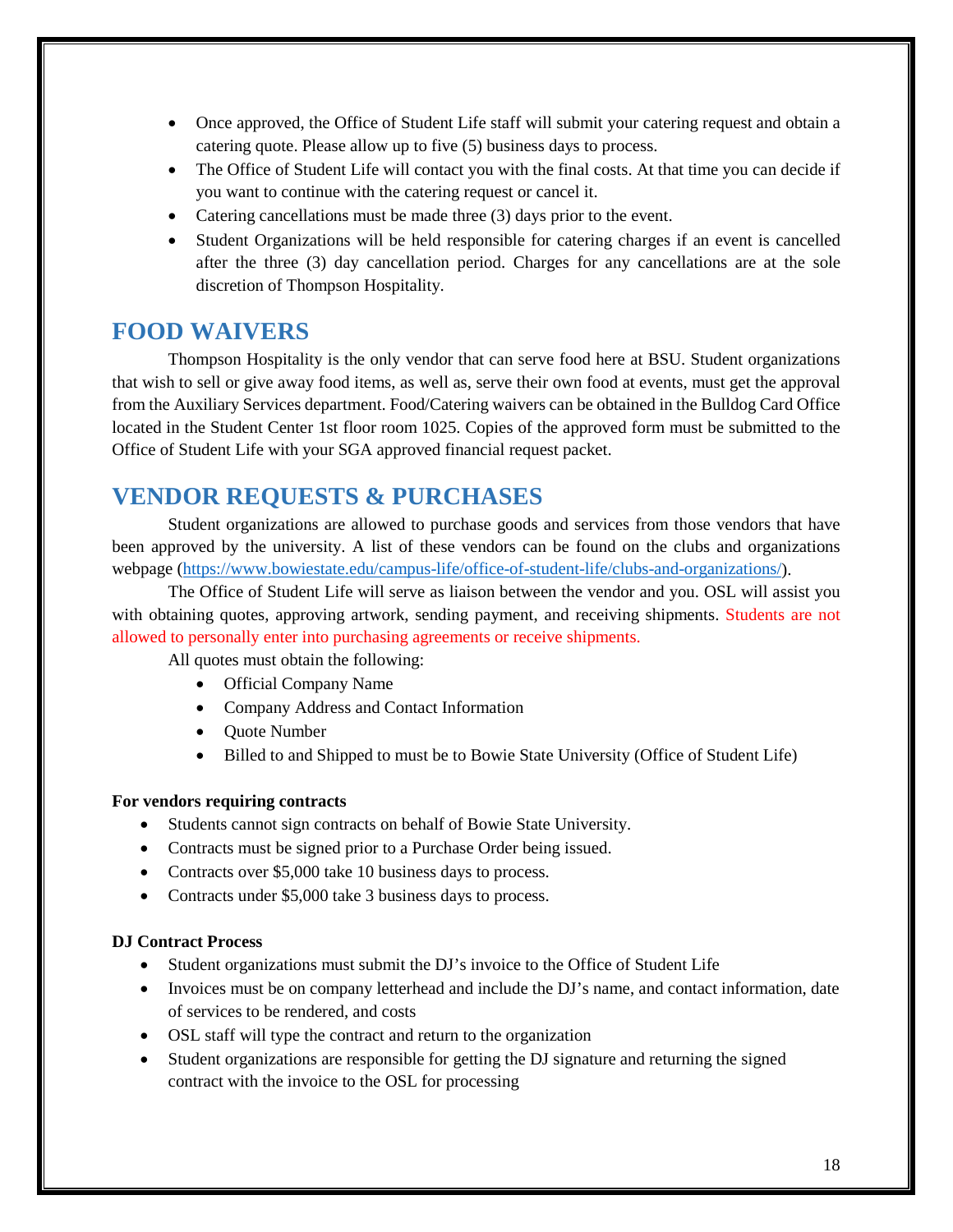### **Purchase Order Process**

The University requires all purchases to have a Purchase Order, which reflects the items and their costs. The university is not authorized to pay for goods and services that are not indicated on a P.O. and will not release funds without this document. Purchase Orders go through a four (4) step, system approval process.

- 1. Upon receiving a quote from the vendor, this information is entered into the university's PeopleSoft financial system and is assigned a requisition number. This step is completed within two (2) business days.
- 2. The division of Student Affairs approver logs into the PeopleSoft system and approves the requisition. This step is completed within two (2) business days.
- 3. The staff in the Procurement department logs into the PeopleSoft system and turns the requisition into a Purchase Order. This step can take up to three (3) business days.
- 4. The Procurement Office sends the vendor a copy of the PO, which indicates that the university has approved this purchase and payment is on the way. This step can take up to three (3) business days.
- 5. Items are shipped to the university's warehouse (if applicable).

#### **Warehouse Receiving Process**

- All shipped items must be received by the university's warehouse.
- Upon arrival, the warehouse ensures that the items are properly checked in.
- The Office of Student Life staff will verify to make sure the items are accurate according to the Purchase Order.
- The Office of Student Life staff will contact student organizations, once their goods arrive, and are delivered to the office for pick up.
- Vendors will not receive payment until the order is verified by the warehouse receiver and OSL staff.

# **FINANCIAL REQUESTS**

All financial request must follow the Student Government Association process first. Upon receiving approval by SGA, the following items must be submitted to the Office of Student Life:

- Approved SGA Financial Request packet
- Official quote from the vendor
- If catering is requested, please include catering quote
- If a DJ is requested, please include the DJ invoice and signed contract

## **RECORD KEEPING**

The advisor should encourage an organization to keep good records. These may include minutes, records relating to programs, scrap books, historical records, financial records, reports and evaluations. Not only should these be maintained, but they should also be reviewed and catalogued in some fashion.

### **Finances**

Advisors should discuss the financial status of the organization including identification of problems and their potential solutions and identification of financial strengths and means of perpetuating